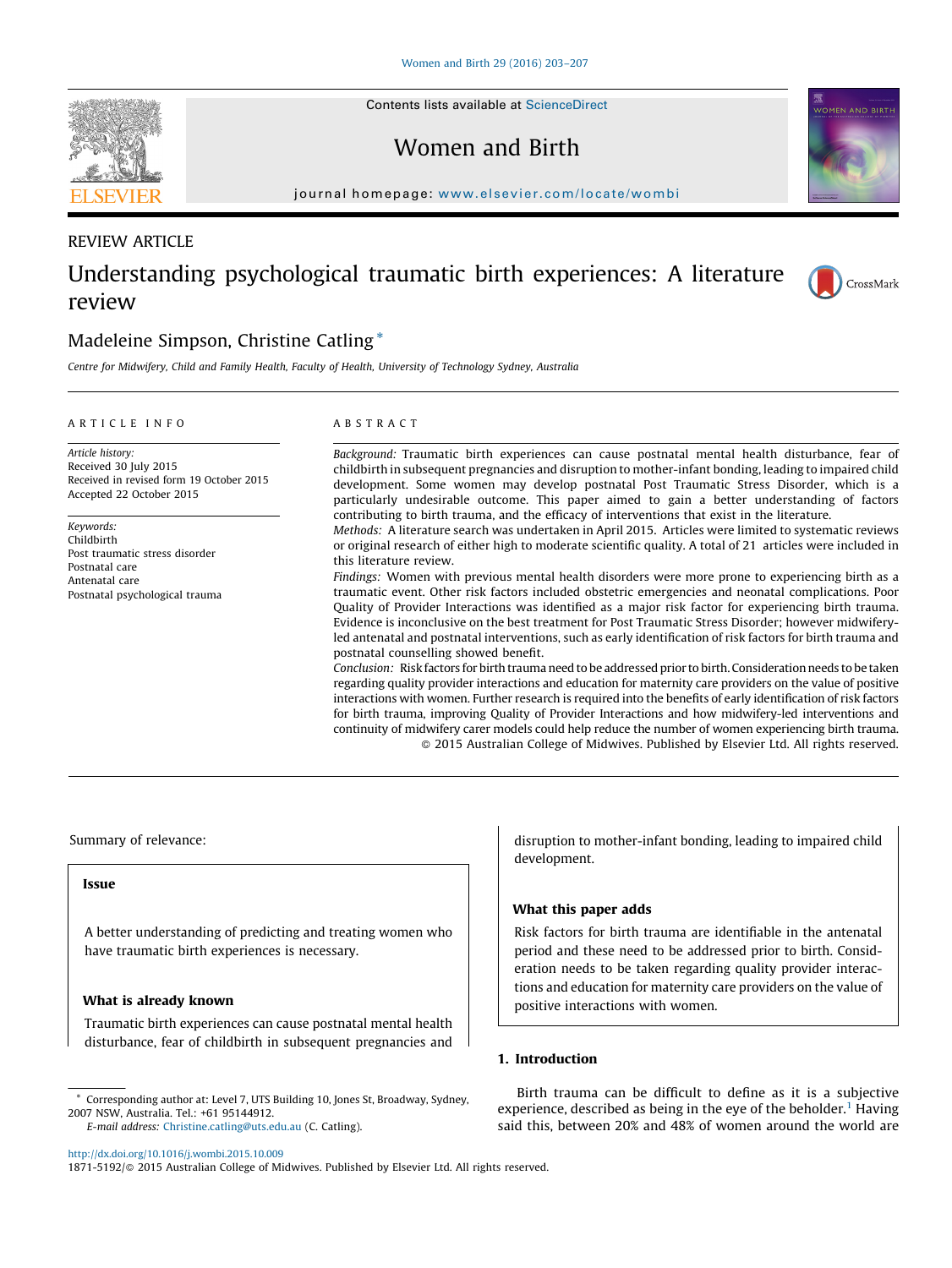reporting their birth experiences as traumatic, $2,3$  which is of high significance considering the negative outcomes related to maternal mental health, mother and infant bonding and infant and child development.[4](#page-4-0)

The experience of birth trauma is not isolated to any particular country and appears to be a worldwide phenomenon, with research dedicated to this subject being produced in the United Kingdom, Australia, Canada, the USA, Europe and the Middle East.<sup>[2,3,5–15](#page-4-0)</sup> When the global birthing community is experiencing childbirth as an event so traumatic that women are developing symptoms of post-traumatic stress (PTS) at a rate of almost  $30\%^8$ and are coining extreme terminology such as 'birth rape' and 'obstetric violence'<sup>4,16,17</sup> it is clear that maternity health professionals need to have a better understanding of what is contributing to this phenomenon. It is vital that maternity health professionals are well informed about ways to reduce traumatic birth experiences and how to manage PTS symptoms appropriately as the impacts can have psychological consequences for women that may last a life time.<sup>[6](#page-4-0)</sup> Health professionals attending births need to consider and reflect upon how particular events and behaviour in the work place, such as obstetric emergencies and poor communication impact on the women they are caring for and what strategies can be employed to appropriately support and counsel women who report traumatic birth experiences.

The aim of this literature review is to gain a better understanding of factors contributing to women experiencing birth as a traumatic event. In addition, this review also aims to determine whether birth trauma can be predicted prospectively and what midwifery-led interventions or strategies can be used to reduce the number of women experiencing birth as a traumatic event and subsequent negative postpartum outcomes. Considering that there is already a wide body of literature dedicated to the topic of physiological trauma related to childbirth, this literature focusses on the lesser studied area of psychological trauma associated with childbirth.

## 2. Methods

Databases were searched in April 2015 and included EBSCO Academic Search Complete, Science Direct, CINAHL, Maternity and Infant Care database, Wiley Science, Medline and the Cochrane Library. Search terms included: birth trauma; traumatic childbirth; childbirth; psychological aspects; and childbirth post-traumatic stress. The searches returned a total of 800 articles. Of these, the majority focused on physical trauma, such as damage to the pelvic floor and physical trauma to the neonate during childbirth. After removing duplicate results and irrelevant articles, 47 articles were found relating to psychological, rather than physical, birth trauma. Articles were further limited to systematic reviews or original research of either high to moderate scientific quality, as per the National Health and Medical Research Council (NHMRC) guidelines, $<sup>1</sup>$  $<sup>1</sup>$  $<sup>1</sup>$  published within the last five years, and written in English.</sup> A total of 21 articles were included in this literature review (see Fig. 1).

#### 2.1. What makes a birth experience traumatic?

To understand the experience of traumatic birth, it is firstly important to discuss the factors that comprise and influence a woman's perception of the birth experience as a whole. Sorensen and Tschetter<sup>[13](#page-4-0)</sup> describe birth perception as a subjective judgement of a woman's global birth experience, indicating personal satisfaction with the birth process and outcome. They argue that the birth experience is multidimensional and can be impacted upon by numerous factors, such as fear for self and the infant, medical interference, perception of personal performance, locus of



Fig. 1. Flow chart of review articles.

control, type of delivery, ability to achieve priority expectations of birth, adaptability when birth expectations are not met, cultural expectations and environmental factors. The authors also stress that the birth experience is greatly affected by the Quality of the Provider Interactions (QPI) which is defined as the care providers verbal and non-verbal behaviours in relation to meeting the patient's stated and implied needs, as perceived by the patient.<sup>[14](#page-4-0)</sup> For example, when women perceive care provider interactions as negative or unsupportive, these are considered to be low QPI. These low quality interpersonal interactions correlated with women's experiences of perinatal trauma symptoms and depression. Perceived low QPI with care providers during labour and birth were found to affect women's long term memories of negative and traumatic birth experiences.<sup>13</sup> It was important to note that while the birth experience may appear uncomplicated to care providers, such as doctors and midwives, women may still find the event traumatic if she loses a sense of control or dignity, which can arise from interpersonal interactions that are hostile or disrespectful.<sup>[19,20](#page-4-0)</sup>

The idea that interpersonal interactions with health care providers during labour and birth can impact on the birth experience is supported by research undertaken by Harris and Ayers. $3$  The authors identified particular peri-traumatic hot spots associated with women reporting their birth experience as negative or traumatic. The largest category of hot spots to emerge from their research concerned interpersonal difficulties with care providers, most frequently with women describing feeling ignored, unsupported or abandoned. Women who experienced interpersonal difficulties during labour and birth had the highest levels of anger and conflict, resulting in symptoms of Post-Traumatic Stress Disorder (PTSD), avoidance, distress and impairment. Other intrapartum hot spots identified included obstetric events or complications, such as emergency caesarean section, neonatal complications and experiences of lack of control or intrapartum disassociation. Similarly in France, a study citing levels of perceived support and women's perception of negative attitudes from health care providers impacted on the birth experience and increased levels of PTS symptoms, as well as women's perceived level of pain during labour and birth.<sup>[8](#page-4-0)</sup>

In addition to the intrapartum hot spots, antenatal risk factors for experiencing birth as a traumatic event have also been noted. Boorman et al. $<sup>7</sup>$  $<sup>7</sup>$  $<sup>7</sup>$  stated that women who perceive the world as an</sup>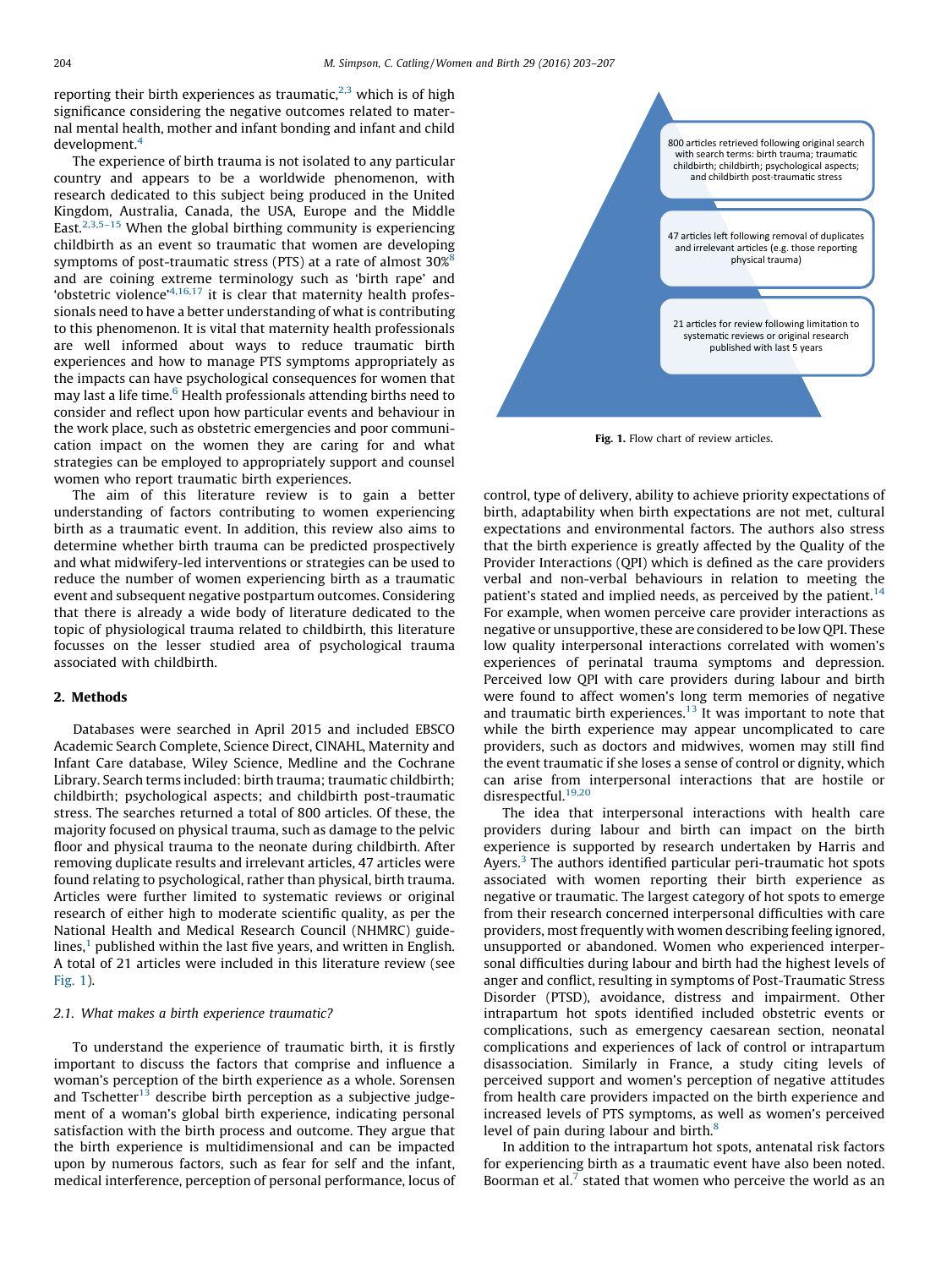unsafe place are more likely to report birth as traumatic, which is suggestive of a pre-existing mental health morbidity or prior traumatic event. The authors identified pre-existing mental health disturbance, primigravidae and caesarean section as risk factors for experiencing birth as traumatic. In regard to caesarean section, the authors noted that while planned and unplanned caesarean section can be predictive of experiencing birth as traumatic, only 30% of women requiring an emergency caesarean section reported their birth as a traumatic event. This may indicate that other factors were involved or influencing their experience of birth as a traumatic event.<sup>[7](#page-4-0)</sup>

Birth trauma can have a profound psychological impact on women, such as having intense negative responses towards themselves and others and developing dysfunctional coping strategies to deal with nightmares and flashback related to their birth experiences.<sup>21</sup> This meta-synthesis showed that women who reported their birth as traumatic felt a great sense of loss related to their experience of birth, motherhood, ideal family and/or sense of self. Other symptoms reported included sexual dysfunction and intimacy issues, difficulty forming positive attachment with their infant, disruption to family life and suicidal ideation. A major theme was fear of childbirth or secondary tocophobia, which was associated with women making a conscious decision to not have any further pregnancies or elect to have a caesarean section for future births. The authors noted that while defense mechanisms employed by women to cope with their traumatic birth experiences, such as avoidance and withdrawal, may be necessary initially to cope with their reactions and emotions, long term implementation is unhealthy and undesirable. $21$ 

#### 2.2. Risk factors for postpartum post-traumatic stress disorder

A more extreme, though less likely consequence for women who have a traumatic birth experience is the development of PTSD. This has been reported as occurring in 1.7–9% of childbearing women<sup>2,6,8</sup> and involves the development of particular symptoms such as persistent, involuntary and intrusive memories, avoidance of stimuli, recurrent distressing dreams, dissociative reactions, altered mood state and intense or prolonged psychological distress following exposure to a traumatic event.<sup>[22](#page-4-0)</sup> The Diagnostic and Statistical Manual of Mental Disorders defines a traumatic event as exposure to an actual or perceived life threatening event, either via direct exposure, witnessing the event occurring to others, learning of traumatic events occurring to family or close friends or experiencing repeated or extreme exposure to the details of a traumatic event.<sup>22</sup>

A number of studies identified risk factors for developing PTSD following childbirth. Grekin and O'Hara $^{23}$  $^{23}$  $^{23}$  found that pre-existing maternal psychological disorders, including prior diagnosis of PTSD symptoms, quality of interactions with medical staff and perceived social support were all contributing factors to the development of postnatal PTSD. Quality of interactions with care providers has already been cited as a risk factor for experiencing birth as a traumatic event. In relation to developing symptoms of PTSD, however, the authors questioned whether a pre-existing psychological disorder could influence the way in which women exhibiting signs of PTSD in the postpartum period interpreted the behaviours of and interaction with their care providers. $23$  The authors also noted a highly comorbid relationship between major depression and PTSD. This again emphasises the subjective nature of the birth experience and the importance of obtaining a thorough psychosocial history of women in the antenatal period.

In terms of women previously diagnosed with PTSD symptoms, it is sometimes difficult to discern whether the development of PTSD in the postnatal period is related to birth experience or a continuance of the pre-existing disorder.<sup>[23](#page-4-0)</sup> The authors highlighted a need to develop independent diagnostic criteria for postnatal PTSD as symptoms experienced in general diagnosis of PTSD such as irritability and sleep disturbance are somewhat normal in the postnatal period. It is suggested that screening for symptoms such as intrusive thoughts and nightmares related to the birth experience may be more indicative of postnatal PTSD.<sup>23</sup>

Risk factors for the development of postpartum PTSD were also examined by Beck et al. $6$  The authors found that there was an increased risk of developing PTSD symptoms in the postpartum period among women who had unplanned pregnancies, had no health insurance, were pressured to have their labour induced or use epidural analgesia in labour, experienced birth by caesarean section, did not breastfeed as long as they desired, had less partner support postpartum and experienced increased physical problems after birth. $6$  Denis et al. $8$  found that lack of coherence between women's anticipated birth experience and the actual experience, excessive feelings of loss of control, previous experience of trauma and the type and amount of postnatal care received by women also impacted on the risk of developing postnatal PTSD.

A lack of control over the birth experience as a risk factor for developing PTSD was also found by Ford and Ayers. $<sup>2</sup>$  $<sup>2</sup>$  $<sup>2</sup>$  They noted</sup> that women with a history of trauma were particularly vulnerable to the effects of low support levels, especially if they experienced high levels of obstetric intervention. Other risk factors associated with experiencing PTS symptoms in the postpartum period included depression during pregnancy and the number of interventions experienced during labour and birth, although the association between obstetric intervention and PTS symptoms in general was described as weak.<sup>[2](#page-4-0)</sup>

Birth trauma in relation to birthplace and development of postnatal PTSD has been studied. Stramrood et al.[14](#page-4-0) conducted a multicentre cross sectional study to determine whether place of birth impacted on rates of postpartum PTSD. While the authors found no difference in PTS symptoms between women planning to give birth at home and those planning a hospital birth, they did note that women who gave birth in either a secondary or tertiary hospital were more likely to report their birth experience as being traumatic or worse than expected. Higher scores for PTS symptoms were reported among women who were transferred from home to hospital during labour, experienced severe labour pain, had high risk pregnancies, experienced induction of labour and those who experienced either an emergency caesarean section or instrumental delivery. $14$ 

As well as birthplace and intrapartum events being linked to PTSD, predicting PTS symptoms has been studied. A prospective longitudinal study undertaken in Australia by O'Donovan et al. $^{13}$ surveyed 933 women in the antenatal period to examine predictive factors of birth-related trauma and development of postpartum PTSD. The authors found fourteen variables that significantly differed between women who developed postpartum PTSD and those who did not. In particular, fourteen predictive factors were identified in relation to the development of PTSD, seven of which were related to previous traumatic events in the lives of the participants. Therefore, it was concluded that the most important predictive factor for developing postpartum PTSD was a prior traumatic life event.<sup>[13](#page-4-0)</sup>

Other investigations into predictive factors for developing postpartum PTSD have been conducted in Canada by Verreault et al.<sup>16</sup> This prospective cohort study of 308 women found that a history of sexual trauma was the strongest predictor of developing postpartum PTSD which is consistent with O'Donovan et al.<sup>[13](#page-4-0)</sup> In addition to prior sexual trauma, Verreault et al. found heightened anxiety, sensitivity, and negative birth experiences were associated with an increased risk of experiencing postpartum PTSD and recommended that routine screening for PTSD symptoms be included during postnatal visits, as well as screening for postnatal depression.<sup>[16](#page-4-0)</sup>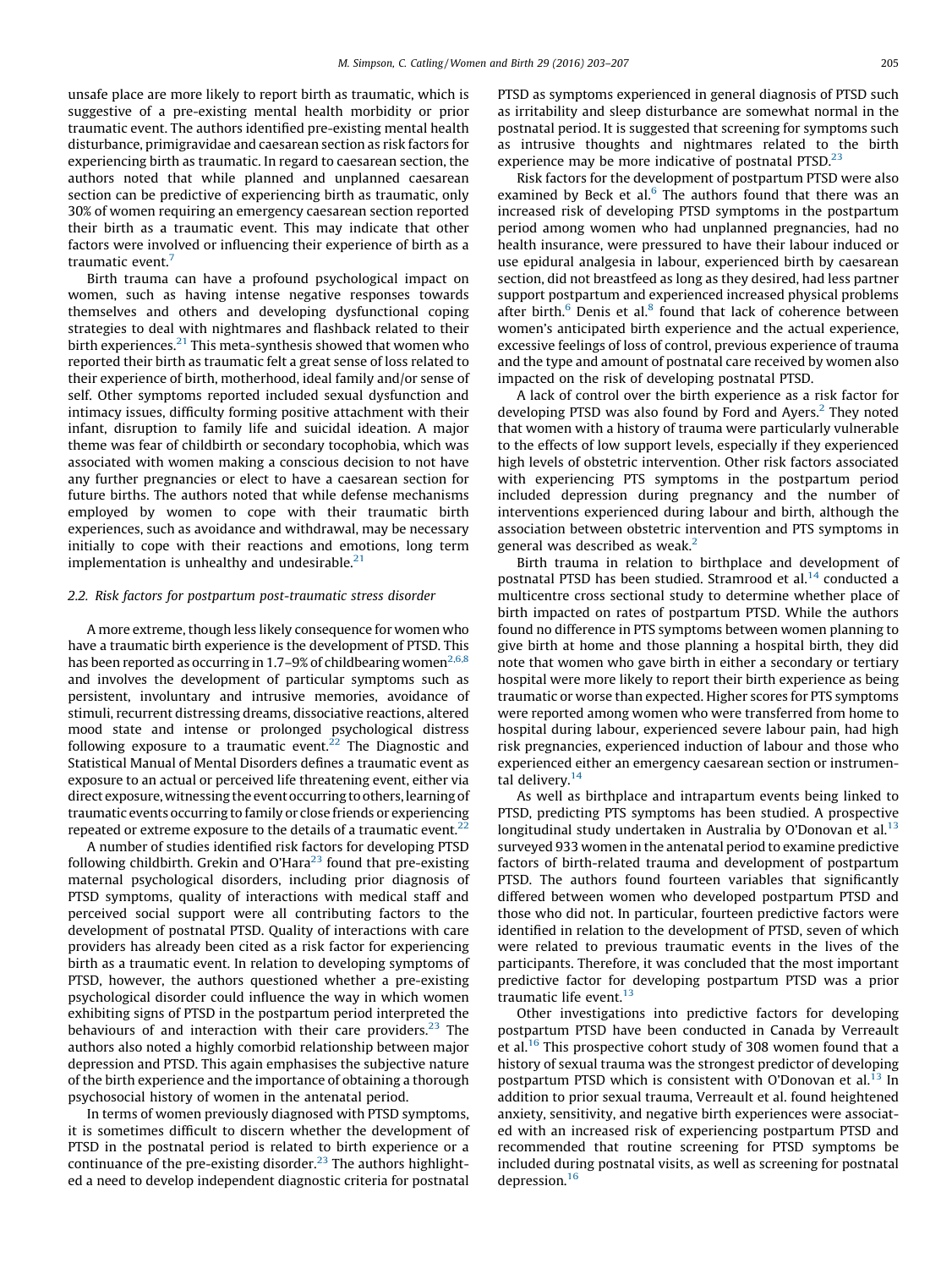In addition to investigating predictive factors for postpartum PTSD, Ford, Ayers and Bradley<sup>19</sup> used an established cognitive model in an attempt to predict postpartum PTSD, based on the work of Ehlers and Clark. $24$  This model proposed that PTSD occurred when an individual processed a traumatic event or its sequalae in a manner that produced a sense of current threat to themselves, which arose from individual vulnerability, such as coping style, personal beliefs and life experiences.<sup>[19](#page-4-0)</sup> The model identified prior history of a mental health disorder and prior experience of trauma, instrumental birth and emergency caesarean section, sense of lack of control, sense of powerlessness, inadequate support and care during birth and coping with distress during labour and birth through disassociation as predictive of postnatal PTSD.<sup>19</sup> Similar to the research undertaken by Verreault et al.,<sup>[16](#page-4-0)</sup> Ford et al.<sup>[19](#page-4-0)</sup> found that good social support can reduce the severity of PTS symptoms and facilitates recovery, and as such is a protective factor against developing PTSD. Positive intrapartum relationships with midwives have also been found as protective against women developing postpartum PTSD. $25$  This emphasises the need for a focus on supportive care during birth and effective communication between women and their care providers.

## 2.3. The impact of a traumatic birth experience on women, infants and families

Birth trauma can have devastating effects on women and their families. In particular, postpartum PTS symptoms have been linked to negative changes in family and social relationships which include a moderate link between parenting distress, difficulties with mother-child interactions and childbirth related trauma.<sup>11</sup>

Qualitative studies have also demonstrated the extreme consequences postnatal PTSD has on women. $5,6$  A meta-ethnographic study by Elmir et al. $<sup>5</sup>$  $<sup>5</sup>$  $<sup>5</sup>$  reported women felt overwhelmed,</sup> angry, disappointed and a sense of loss after a traumatic birth which was overwhelmingly due to poor or unsupportive care from midwives, nurses and doctors. Women described disconnecting from their partners and infants and experiencing symptoms of depression, sometimes with reports of suicidal ideation. The authors of this study also stated that traumatic birth experiences impacted on outcomes for infants and children, noting that infants of women with poor mental health often had poorer cognitive functioning, physical, psychosocial, emotional and behavioural disturbances and impaired language functioning.<sup>5</sup> Considering the link between traumatic birth experience and unsupportive midwifery, nursing and obstetric care, the authors recommended that maternity health professionals receive training on the provision of adequate support and effective communication with women during their labour and birth.<sup>[5](#page-4-0)</sup>

Supporting these findings, Ionio and Di Blaso $10$  examined the impact of postpartum PTS symptoms on early mother-child interactions. Participants in this study who experienced higher rates of PTS symptoms two months after birth displayed more intrusive behaviours with their infants during play phases, including reducing typical interaction distances and touching their child more often in order to attempt to build a relationship through physical contact. In response to women with higher rates of postpartum PTS symptoms, infants showed less interest in nearby objects and more avoidance behaviours, such as physically distancing themselves from the adult. The authors note that while their research was limited by a small sample size of 19 participants, their results emphasised the importance of assessing and managing postpartum PTS symptoms early, in order to improve maternal mental health and reduce negative impacts of these symptoms on mother and infant bonding.

In addition to disruption to mother-infant bonding, family and social relationships, traumatic birth experience has also been associated with fear of childbirth, or secondary tocophobia, resulting in requests for elective caesarean section and avoidance of further pregnancies[.20](#page-4-0) Development of psychological distress and disorders, such as PTSD, secondary tocophobia and sterilisation by choice are highly undesirable outcomes of traumatic birth experience that need to be addressed. Midwives, in their role as maternity service providers, are well placed to identify, respond to and participate in the treatment of birth trauma and its sequalae.

#### 2.4. Midwifery-led interventions

Emotional support from midwives can be invaluable during both the antenatal and postpartum period. One intervention strategy that has been investigated for managing and treating birth trauma is postnatal debriefing. While some positive outcomes of postnatal debriefing have been identified, the benefits have often been unclear or inconclusive.<sup>[26](#page-4-0)</sup> Through a meta-ethnographic literature review, Baxter et al.<sup>[26](#page-4-0)</sup> found that there is generally a positive response from women in regard to debriefing, as women value the opportunity to discuss their birth experience and validate their feelings. However, it was acknowledged that midwives were not trained counsellors and questions were raised around the feasibility of developing appropriate training for midwives to provide debriefing services to women due to the depth of emotional exploration required.<sup>[26](#page-4-0)</sup> While formal debriefing may be beyond the midwifery scope of practice at this time, other research has been undertaken relating to a midwifery-led counselling intervention.

Australian research by Fenwick et al. $27$  examined the efficacy of a specific counselling intervention for women who experienced emotional distress after childbirth by introducing a midwife-led counselling intervention, known as PRIME (Promoting Resilience In Mothers Emotions).<sup>27</sup> Women were randomised to one of three groups: the PRIME counselling intervention, an active control group called Parenting Support (PS) programme or the matched control group. The study showed that those in the PRIME group reported positive outcomes, although personalised postnatal care was most desirable overall. Whilst postnatal debriefing and midwifery-led counselling after birth are potentially important interventions for managing and treating women who have experienced birth as traumatic, earlier intervention is also important.

In the antenatal period, one strategy involved flagging women who had pre-existing mental health concerns, such as anxiety, depression and previous experience of a traumatic event.<sup>12</sup> These women were flagged by use of a pink 'psychology alert' sticker, placed on the front of their hand held notes. At the time of implementing the pink sticker system, midwives also received training on perinatal psychology to ensure that women identified as being at risk received supportive, emotionally intelligent careduring their labour and birth. As a result, 85% of women reported that they felt more cared for, safe and had their wishes during labour respected. They also reported feeling that their midwives better understood their individual needs and concerns. Feedback from the midwives involved reporting that the system improved communication, made it easier to quickly identify women who needed additional support and allowed for more open discussion around what would normally be considered difficult topics to address, without requiring the women to raise these issues themselves. Interestingly, none of the women involved in the use of the pink sticker system reported experiencing birth as a traumatic event as a result of perceived poor care and postnatal referrals to mental health services declined by 44% during the study period.<sup>12</sup>

Continuity of midwifery models of care offer women the opportunity to develop strong working relationships with midwives and for midwives to develop good insight into the history and needs of the women they care for, thus being able to ensure